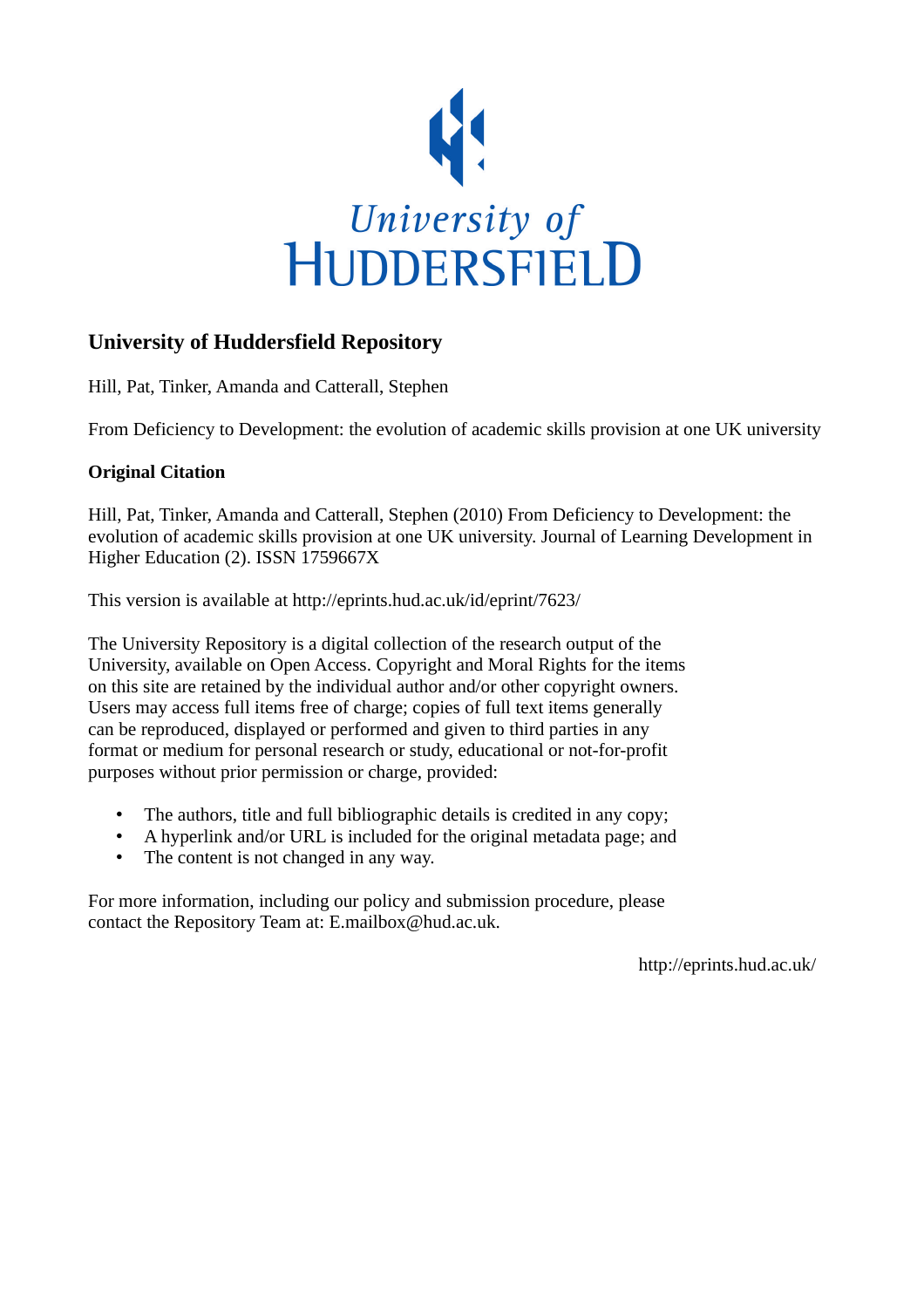# **From Deficiency to Development: the evolution of academic skills provision at one UK university**

### **Pat Hill**

University of Huddersfield, UK

**Amanda Tinker**  University of Huddersfield, UK

**Stephen Catterall**  University of Huddersfield, UK

### **Abstract**

This article discusses the context in which 'study support' has emerged in higher education in the UK. Within this context the article documents the establishment of a 'devolved model' of academic skills at the University of Huddersfield. Whilst acknowledging that this model is not unique, its formation allows for the exploration of pedagogical and practical issues. It highlights the complexity of providing support which is effective and viable, recognising that the increasing diversity of the student body calls for multiple strategies. An examination of the evolution of the provision at Huddersfield illustrates the journey from a focus on student deficit and retention towards one clearly associated with learning development. This model assumes an integrated, flexible and student centred approach within the subject discipline, rather than one which is extra-curricular and may be perceived as 'remedial'. Originally predicated on the individual student tutorial and standalone workshop, the provision is now focusing on working within the disciplines to embed academic development within the curriculum.

**Keywords:** Academic skills provision; learning development; embedding.

# **Introduction**

The massive increase in UK undergraduate numbers, often referred to as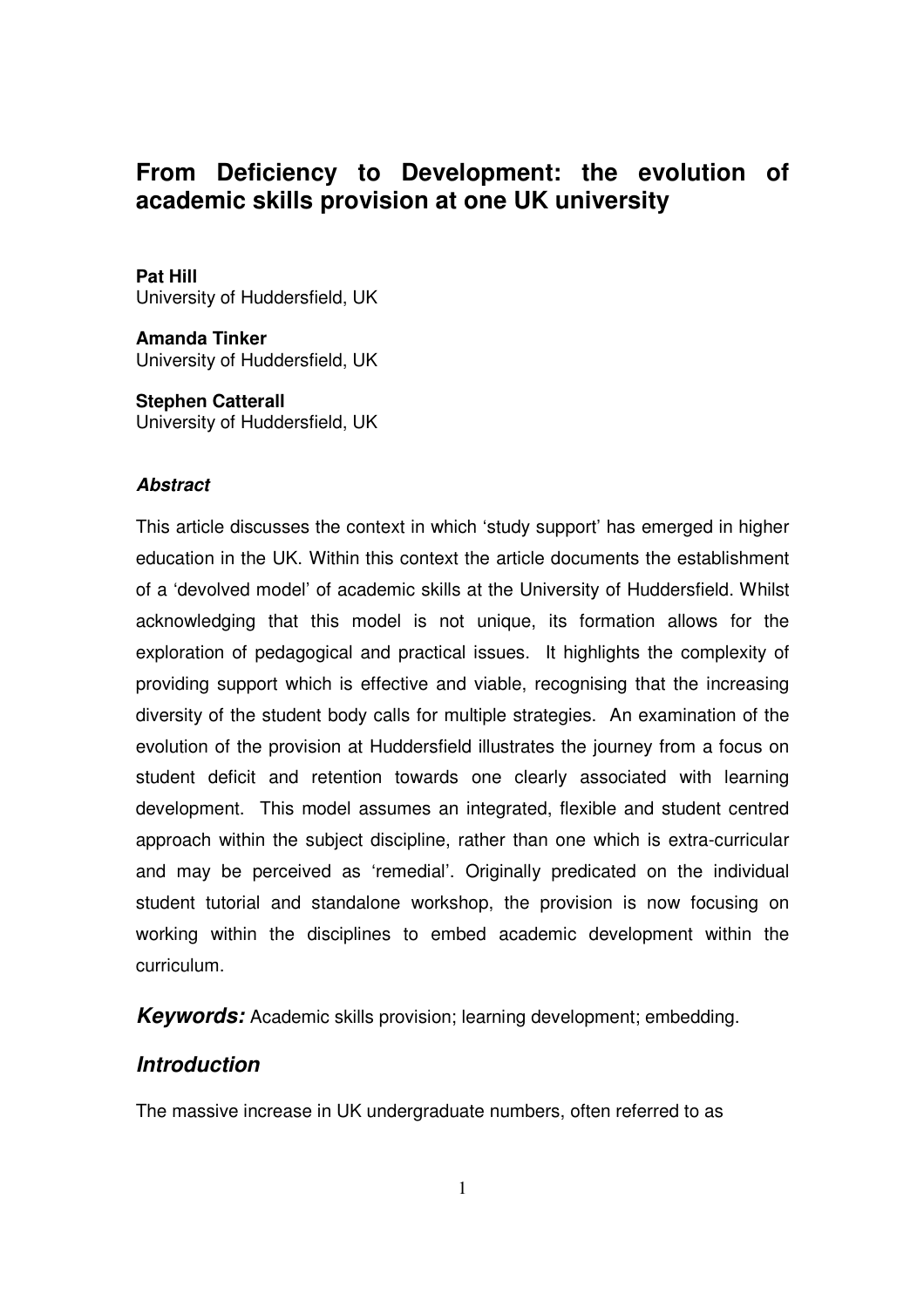'widening participation', has meant a departure from an elitist provision catering for a small minority of the population. This minority, privileged by intellect or social status, was seen as including 'those with ideas, with intellectual creativity and with capacities for cultural innovativeness' (Thompson 2000:161). Higher education now seeks to develop a wider range of individual potential for the benefit of society as a whole (Radford et al. 1997:17). There is an argument that even this change has been overtaken by 'a rhetoric of business models and market relations' (Walker 2005, p.6) and has become too closely linked with the notion of 'employability'. Many of those involved in study support, however, will not see these different purposes of higher education as mutually exclusive, as the question will always be approached from the individual student perspective. If any of these purposes are to be achieved without lowering standards, then a range of support is required to ensure that every learner develops in a way which allows them fully to contribute to and benefit from higher education.

This article explores the place of learning development in higher education with particular reference to two issues. The first is the legacy of remedial provision and a move towards development rather than deficiency; the second is how a devolved provision may provide opportunities for an embedded approach which situates academic development within the discipline. Beginning with an overview of the contentious issues related to the place of learning development within a higher education framework, there follows a description and evaluation of the model adopted at Huddersfield, a post-1992 University with over 24,000 students. The article details the journey from a retention-focused initiative towards an inclusive, responsive and embedded provision aimed at enhancement and achievement for all.

### **The changing face of 'study support' in higher education**

Higher education institutions have recognised the need to consider ways in which a greater number of students can be helped to meet the criteria necessary to succeed. This has generated a great deal of research and scholarship**.** Although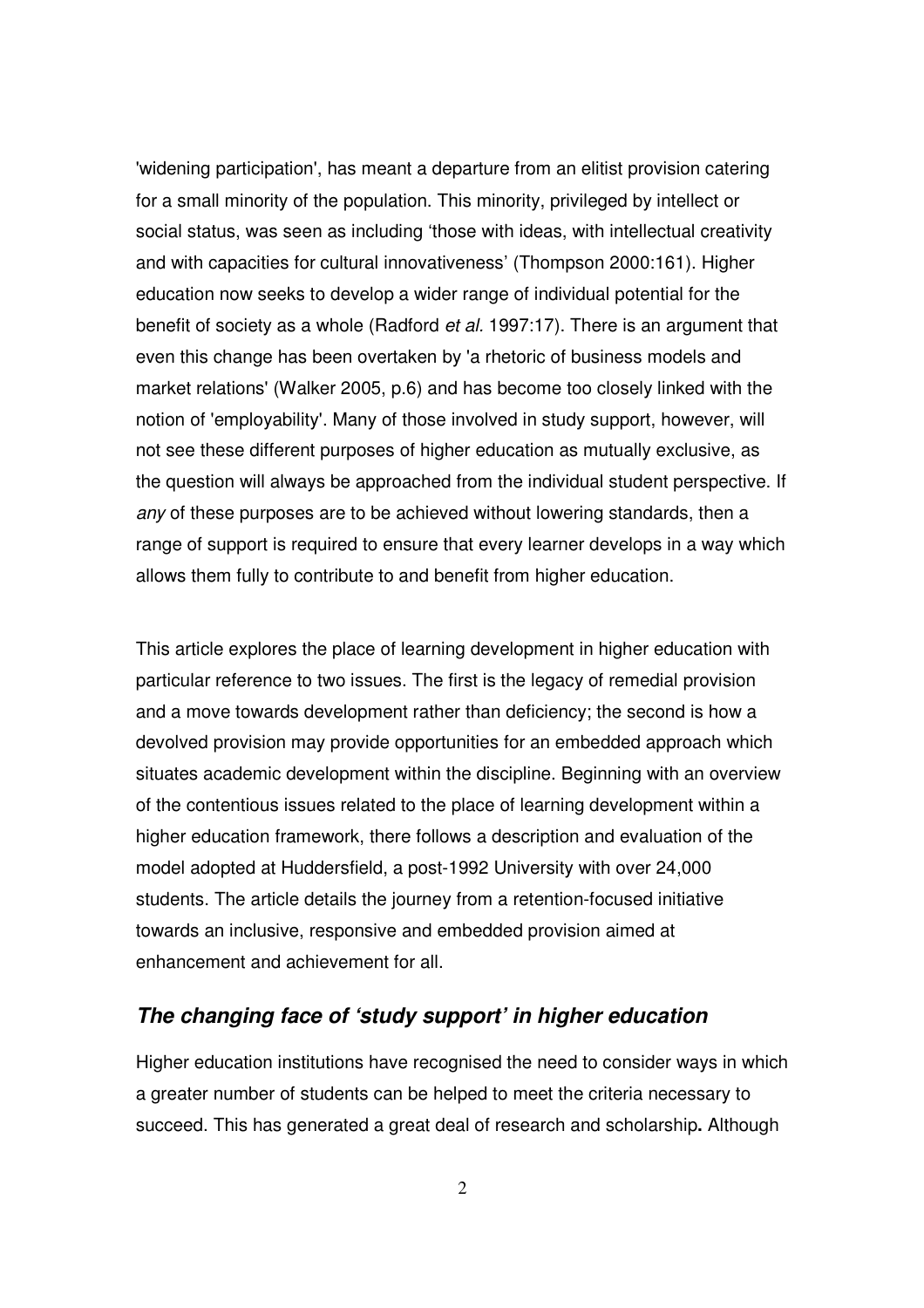the majority of the research outlined here is concerned with writing, many of the issues raised are pertinent to all disciplines and skills. Lea and Street's much cited work on academic literacies has resulted in a heightened awareness of the need to be more explicit in what is required of students. Their insistence on 'a more encompassing understanding of the nature of student writing within institutional practices, power relations and identities' (Lea and Street, 1998: 158) has rightly prompted a more student centred focus which acknowledges different student experiences and rejects a 'student deficit' approach. Another major shift has been the move away from separate study skills provision to a more embedded approach which sites writing practices at the heart of academic work rather than at the periphery (Creme and Lea, 1999).

A major influence in moving towards the embedding of study support within the curriculum has been insights from the American experience which has seen a shift from separate provision towards Writing across the Curriculum (WAC) and Writing in the Disciplines (WiD) approaches. In a keynote speech to the Writing Development in Higher Education Conference, David Russell of Iowa University maintains that 'the trick is to raise awareness without segregating writing development' (Russell, 1999). In her article 'Doing away with "Study Skills"', Wingate draws heavily on this American experience, and on learning theory, to suggest that separate or 'bolt-on' study skills provision 'has severe limitations' (Wingate 2006:457). Whilst acknowledging these limitations, however, it is important to maintain as wide a range of provision as possible so that students can choose the most appropriate support for their individual learning development. As Blythman et al. (2003:196) point out: 'The key issue is not whether students are suitable for tutoring, but rather how the institution can respond to meet the learning needs of all students'. Ganobcsik-Williams' call for a 'comprehensive, "whole institution" provision' (2004:34) is clearly paramount, yet there are many practical and logistical issues which institutions face, even if the pedagogical and epistemological will is in place. This article documents how the University of Huddersfield has responded to these challenges as it seeks to meet student needs in a developmental and sustainable way.

3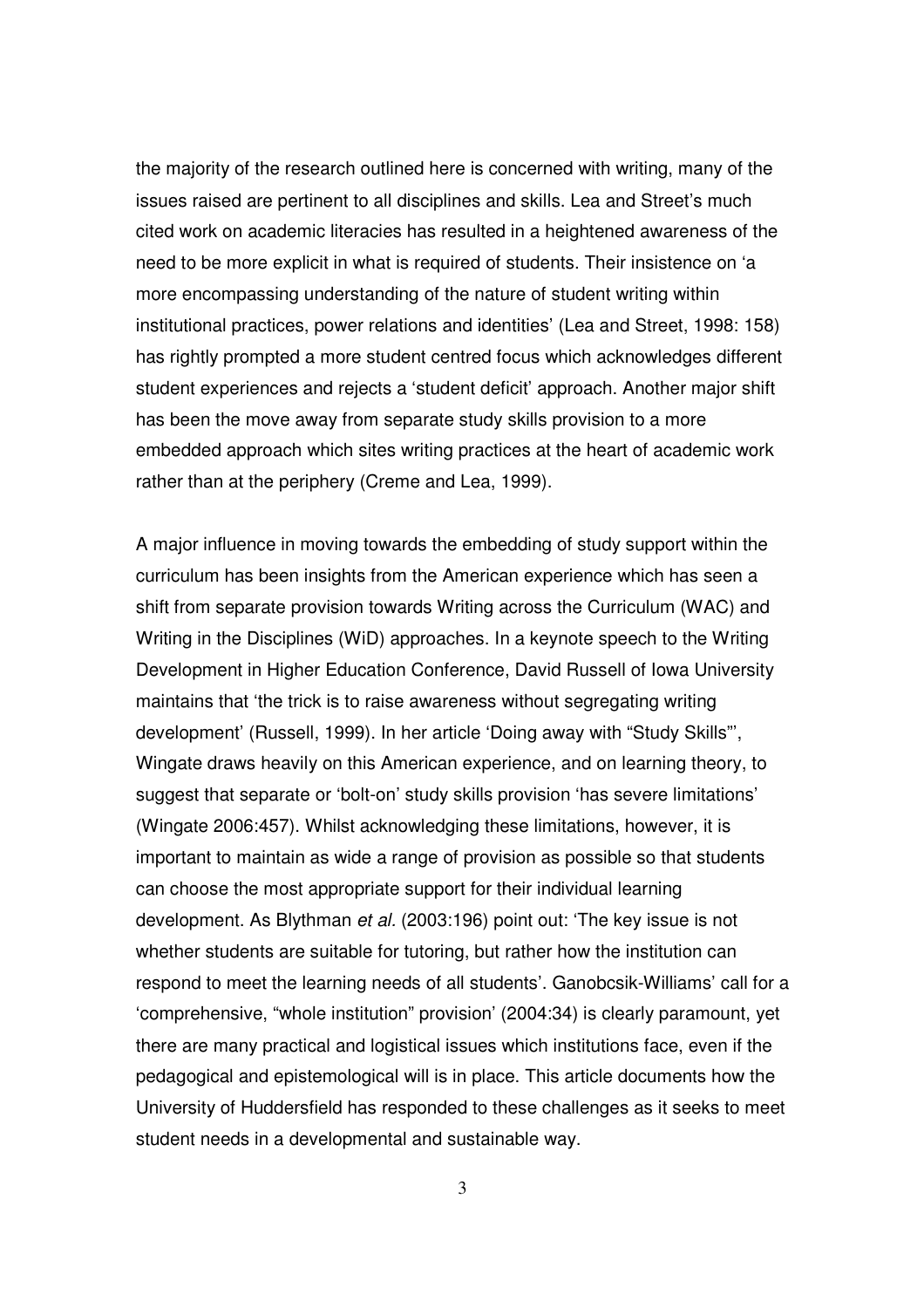As noted by Wingate (2006:457), any provision already in place before the large expansion of higher education was firmly based on a remedial approach, as it was assumed that most students coming into higher education would already have the necessary academic skills. Remedial provision was generally offered outside the discipline in the form of optional courses provided by support centres and students were identified as failing. Wall indicates the effect of this remedial approach upon student perceptions:

Non-embedded skills teaching, such as non-curricular writing classes, tends to be perceived negatively by many students. To attend them at all is seen to be a public admission of failure…to attend the writing class on grammar or punctuation, referencing or structuring an essay, is to admit that you can't do it. You are at university, perhaps even studying English Literature, and you cannot perform the basic routines of competence in your subject. Wall (2006:xii)

There is a growing body of evidence to support an inclusive approach to academic development. Research has shown that both traditional and nontraditional students find themselves ill-prepared for the demands of self-directed academic study at this level, with a third of 7,019 survey respondents finding 'academic work harder than they had expected it to be' (Yorke and Longden, 2006:7). A Quality Assurance Agency (QAA) for Higher Education review of transition suggests that the discussion should move beyond perceptions of student deficit to one of 'enhancement', an approach 'which values and builds on existing strengths, skills and knowledge regardless of learner profile' (Whittaker, 2008:26). Institutions have to find ways of developing students' learning and writing practices without attracting the traditional stigma associated with such input.

In identifying the main areas of contention in the successful provision of study support, Blythman et al (2003:203) identified 'five key areas': (1) Geographical and structural location, (2) Staffing, (3) Co-operation and liaison, (4) Resourcing, and (5) Strategic factors. All five areas are considered within a broad framework here but have been adapted to illustrate particular circumstances and concepts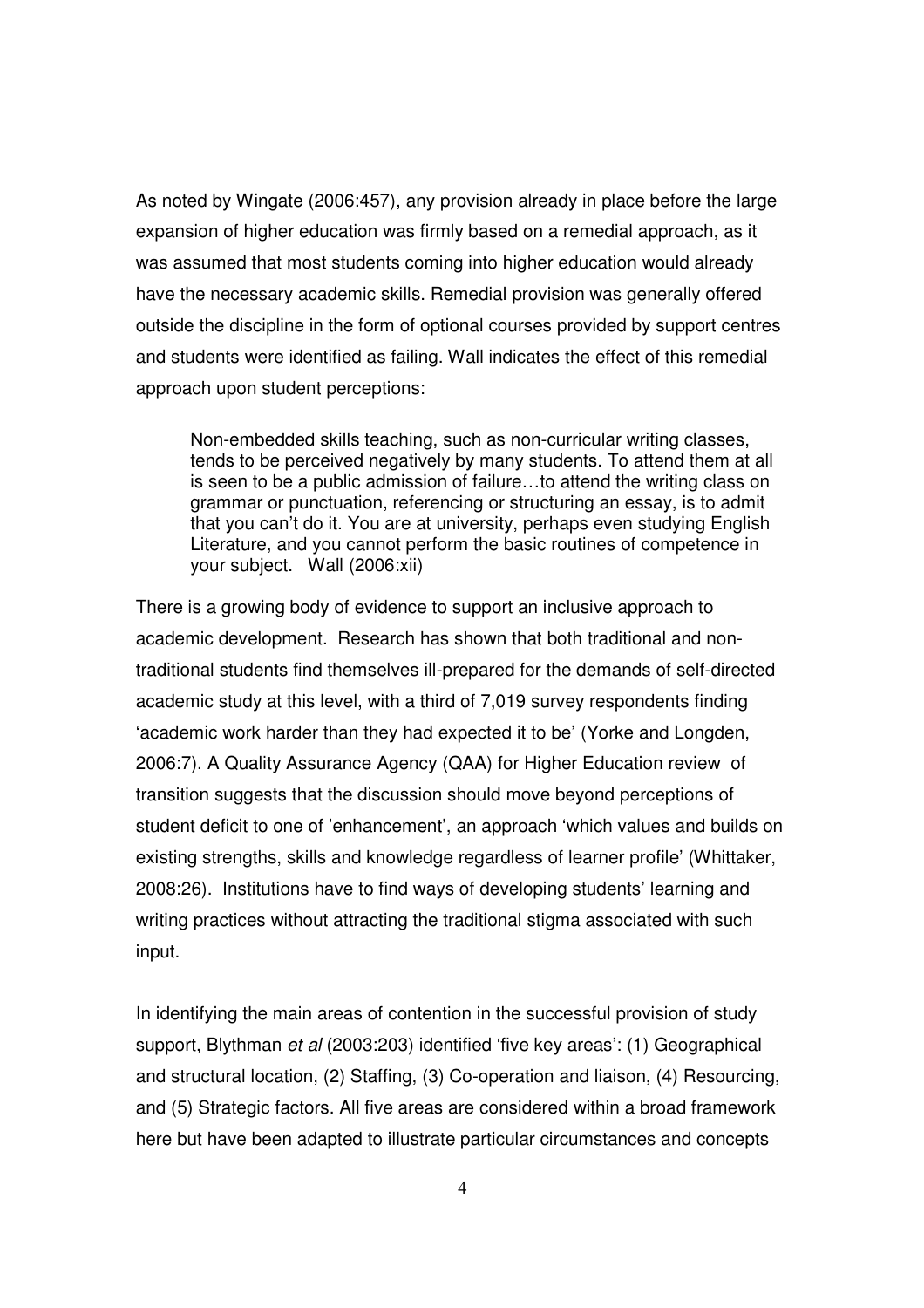relevant to the Huddersfield case. For instance, in examining the impact of location on provision, the choice of name was also viewed as an important factor in how the provision is perceived.

### **Challenging different priorities and perceptions**

The Association for Learning Development in Higher Education (ALDinHE) has recently debated the topics of location and naming. A survey of member institutions conducted by the Learning Development in Higher Education Network (LDHEN, now ALDinHE) showed that the majority of over forty respondents had centrally based study support (Association for Learning Development in Higher Education, 2008). In on-line discussion (LDHEN jiscmail discussion, 2007a), the location of support was seen as extremely significant in how that support is perceived. The discussion confirmed that the majority of correspondents were still centrally based in libraries, study skills centres, learning development or support units. Some respondents stressed the importance of establishing links with the different departments and the need to become more accessible and visible, citing breakfast clubs and a presence in cafés as one way to reach reluctant students. Those based within departments appeared to value the inclusiveness and collaboration that this engendered. Overall, location was seen as part of a marketing issue where accessibility, visibility and status are clearly linked with student demand.

The name of the service was viewed as another marketing tool in making learning development attractive to students (LDHEN jiscmail 2007b). Divergence from a remedial ethos is reflected in the popular choice of the word 'development' which has in some instances been specifically chosen to replace 'support', both in relation to models of provision and job titles such as 'learner developers'. Acronyms with positive associations are also popular, for example CLASS, WISER, ASK, SPLASH and UpGRADE. The discussion showed that new services were giving a great deal of thought to the choice of a name which would have no corrective or remedial associations. This is an ongoing consideration; as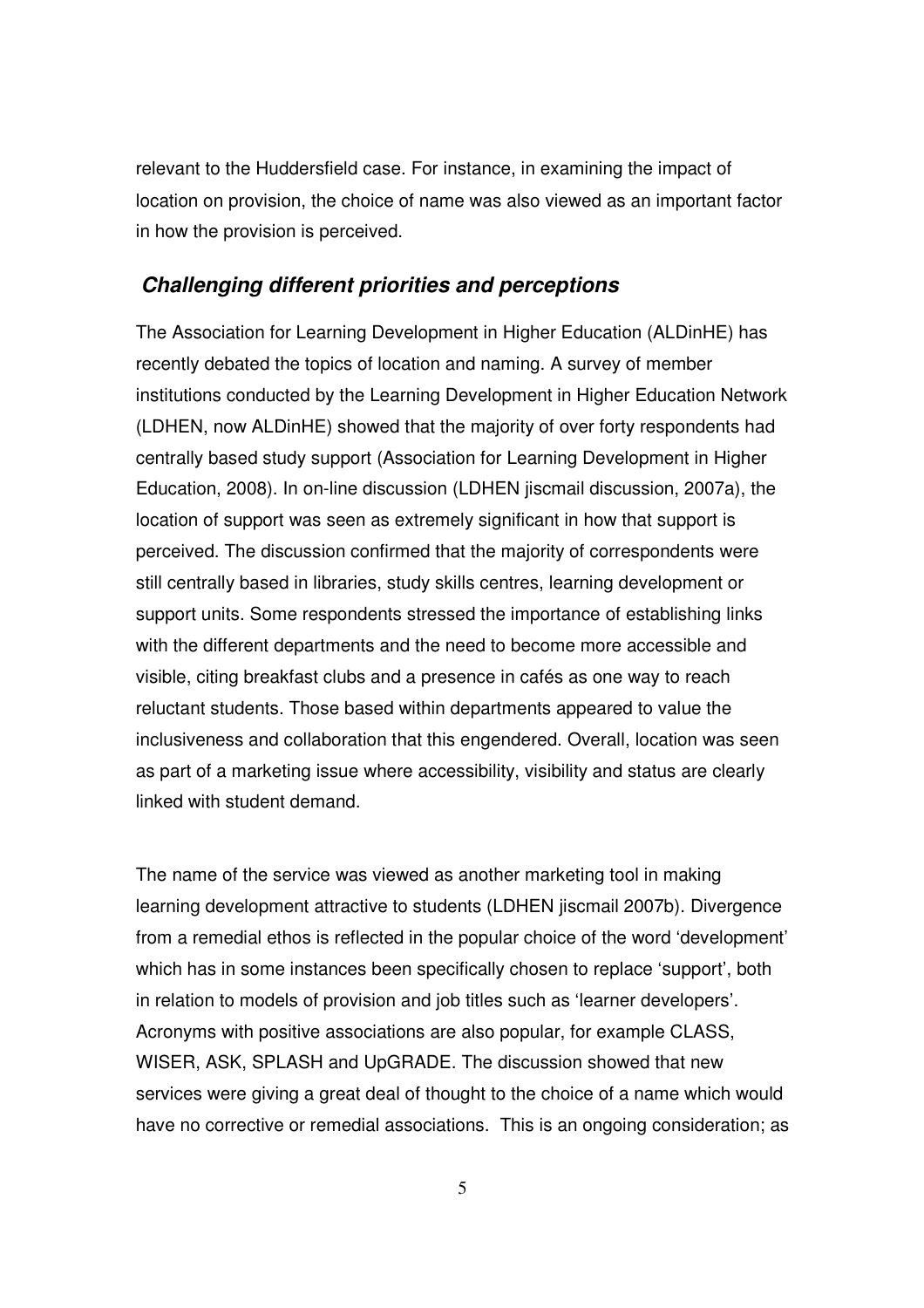detailed below, Huddersfield has Academic Skills Tutors (ASTs) but there has recently been discussion within the team about whether the word 'skills' has the right connotations (see Lillis, 2001:22 for a discussion of 'writing-as-skill').

Another key issue covered by the survey was staffing. Data was collected about the level of expertise of those involved and this has implications for the status and role of the service in terms of student perceptions, other staff members and the institution generally. According to the survey, the staff involved in academic development range from part-time hourly paid or fixed contract staff classed as 'admin' through to permanent principal lecturers. Some institutions recorded only one part-time member of staff whilst at the other end of the scale was a Learning Development Unit with 30 full time members of staff and 30 hourly paid lecturers. As Turner (2000:49) suggests, the changes in higher education 'as a result of socio-economic forces and the demands of the quality assessment perspective' are leading to a measurable increase in learning support. The roles asked of these staff might span first year student workshops to extensive staff training and development. The wide variety of provision reflects the post-'92 university focus on support but increasingly pre-'92 universities are acknowledging the need for learning development that can be given through a variety of channels. The recent appointment of a Learning Development Adviser at Oxford University is a good example of this (Oriel College, University of Oxford, 2008). Finance is another important issue which has implications for the provision of an effective service and the LDHEN survey also revealed the variety of funding sources. The sources named included the Higher Education Funding Council for England (HEFCE), the Higher Education Academy, Teaching Quality Enhancement Funds (TQEF) and Widening Participation Funds as well as 'centrally funded', 'top sliced' and 'core' funding. Some institutions showed a mixture of funding which was reviewed within a fixed time period. These resource issues illustrate the complex challenges that face institutions wishing to establish learning support.

6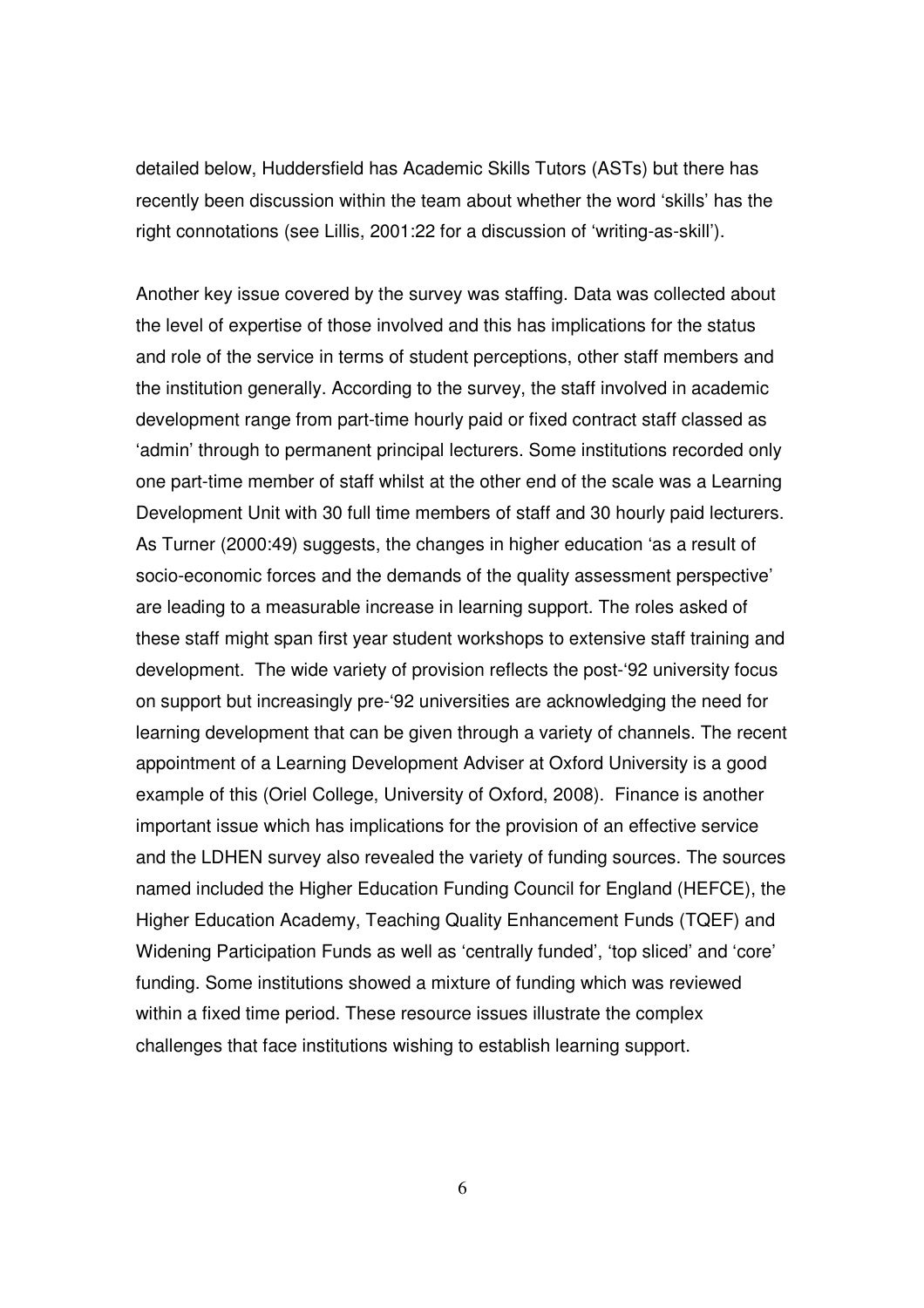### **Establishing a Devolved Provision**

Within the context of these challenges, in 2002, the University of Huddersfield implemented a devolved model of academic skills development within subject disciplines. The successful HEFCE and TQEF project bid has resulted in at least one permanent Academic Skills Tutor (AST) in each of its seven Schools and two University Centres. The key aim of this three year project was to establish 'a distributed academic skills unit' (Academic Skills Tutors, University of Huddersfield, 2005, title page) for the University. This would provide students with support for the non-subject aspects of their work, with a target of 200 student contacts by the year 2004; a target which has since been dramatically exceeded. Despite academic skills provision being commonplace in many universities in a 'centralised' form, the AST appointments were still the subject of controversy in the national press, perpetuating perceptions of a deficiency model:

Huddersfield University is advertising for "academic support tutors" to help students "with grammar" and "to read academic books". How have we arrived at a state where universities are recruiting remedial teachers to help students with basic reading and writing skills? Letter from Magill (cited by Woodhead, 2002)

Although the project sought to move away from this climate of 'student deficit', it has to be acknowledged that addressing retention was an underlying issue. In addition to establishing a devolved Academic Skills Service, part of the project was to develop a diagnostic tool (named the Individual Learning Profile) for all first year undergraduates to enable early identification of students potentially 'at risk' of non-progression; this process is still in use in some schools but not all.

Initially, the role of the Academic Skills Tutor was focused on individual students via one-to-one tutorials and driven by the students' academic needs, usually focused around their assignments. Figure 1 below shows the number of requests under various categories in which individual students sought advice: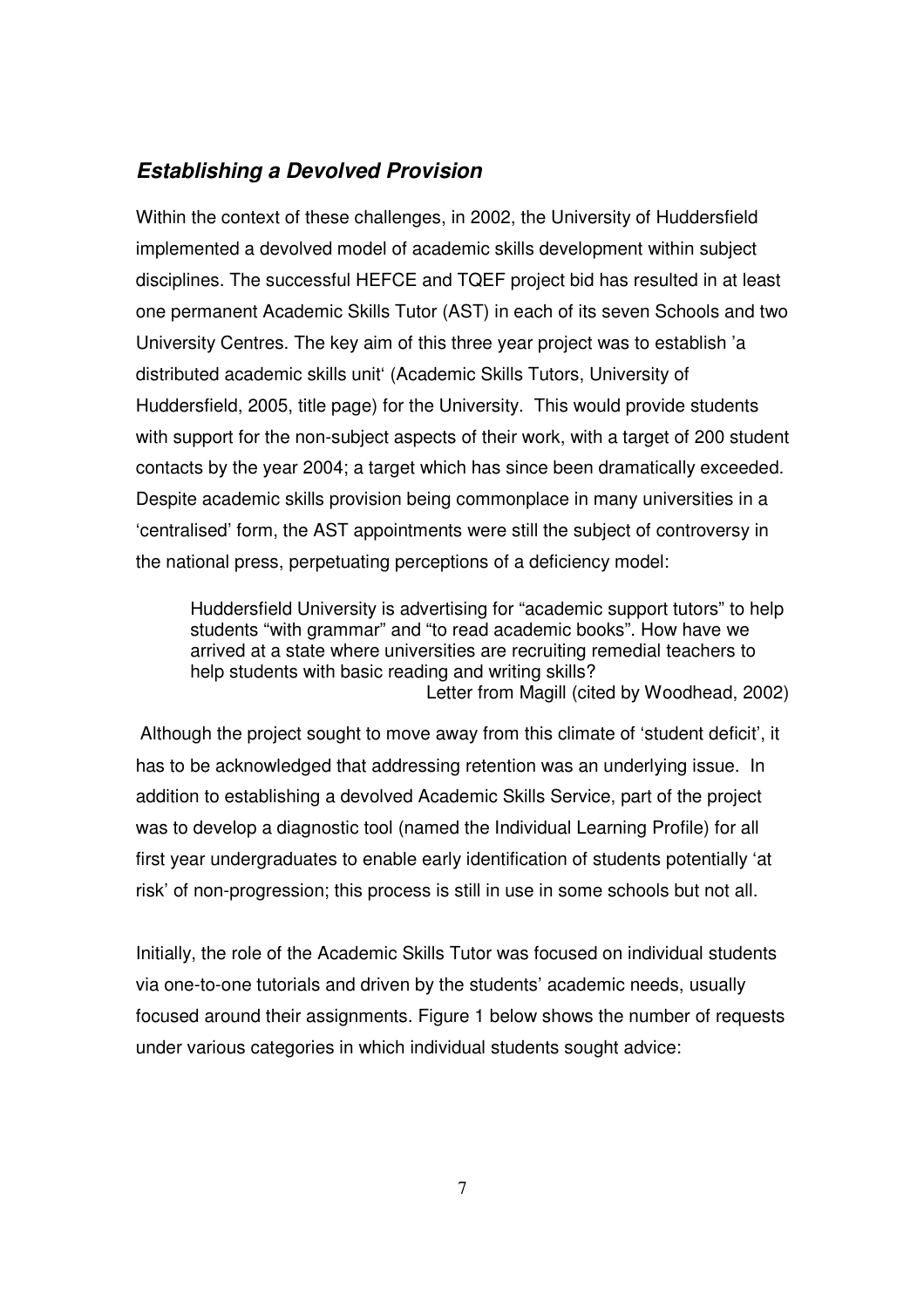

Figure 1: Areas in which students sought support from their AST during the academic year 2003/04 (Academic Skills Team, University of Huddersfield 2005, p.11)

The demand for tutorials has successively increased year on year (see Figure 2) leading to additional tutor appointments in some Schools. The University now has thirteen permanent (eleven full-time equivalent) ASTs across three different centres (Huddersfield, Oldham and Barnsley). All are appointed on academic contracts and have both teaching and postgraduate qualifications, including four with doctorates.

Figure 2 illustrates that the rather tentative target of 200 contacts in 2002/03 was grossly underestimated. Demand continues to increase, although it should be acknowledged that the number of students seen is still relatively small in proportion to the whole student body.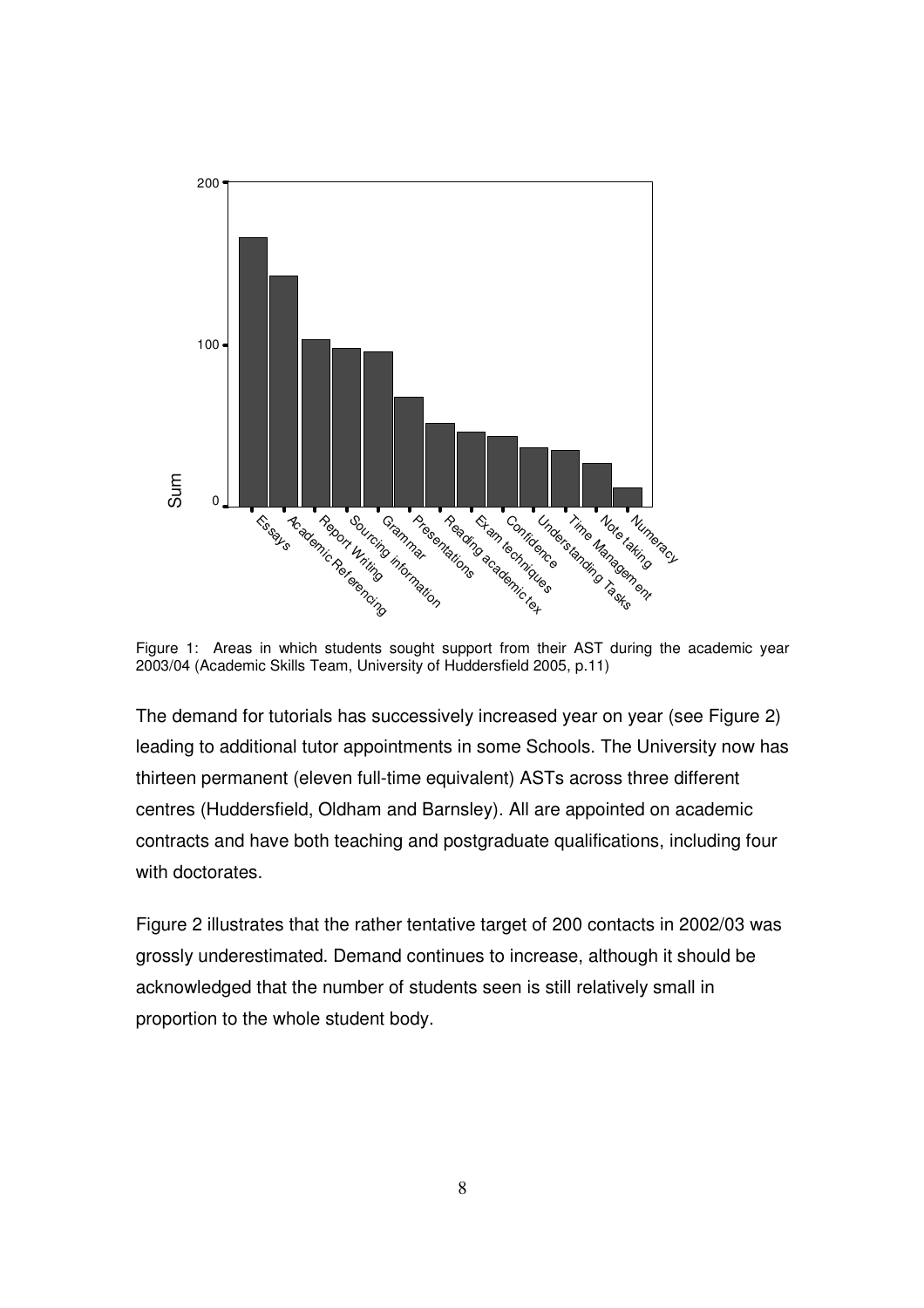

Figure 2: Growth in Tutorials and Student Numbers, 2002-2007

Such one-to-one provision has proved successful in meeting its initial aim of retention. Evaluation of the devolved model indicated a correlation between academic skills development and retention; students who had seriously considered leaving their course and then stayed, often attributed this decision to AST support. This figure rose from 57% in 2004, to 74% for 2005 (Academic Skills Team, University of Huddersfield 2005). Qualitative comments from students also reflected this:

I had seriously considered leaving my course and my Academic Skills Tutor was my first point of contact. Without her support and encouragement I would not be here now

Before meeting with my Academic Skills Tutor I was going to leave the course.

I feel that if this support had not been available I would have left after the first few months.

This service helps to keep students like me at University. If this service wasn't available I don't know what I'd have done to complete.

The Academic Skills Tutor has been a lifeline to myself and many others over the past three years, many of whom would have left in the first year,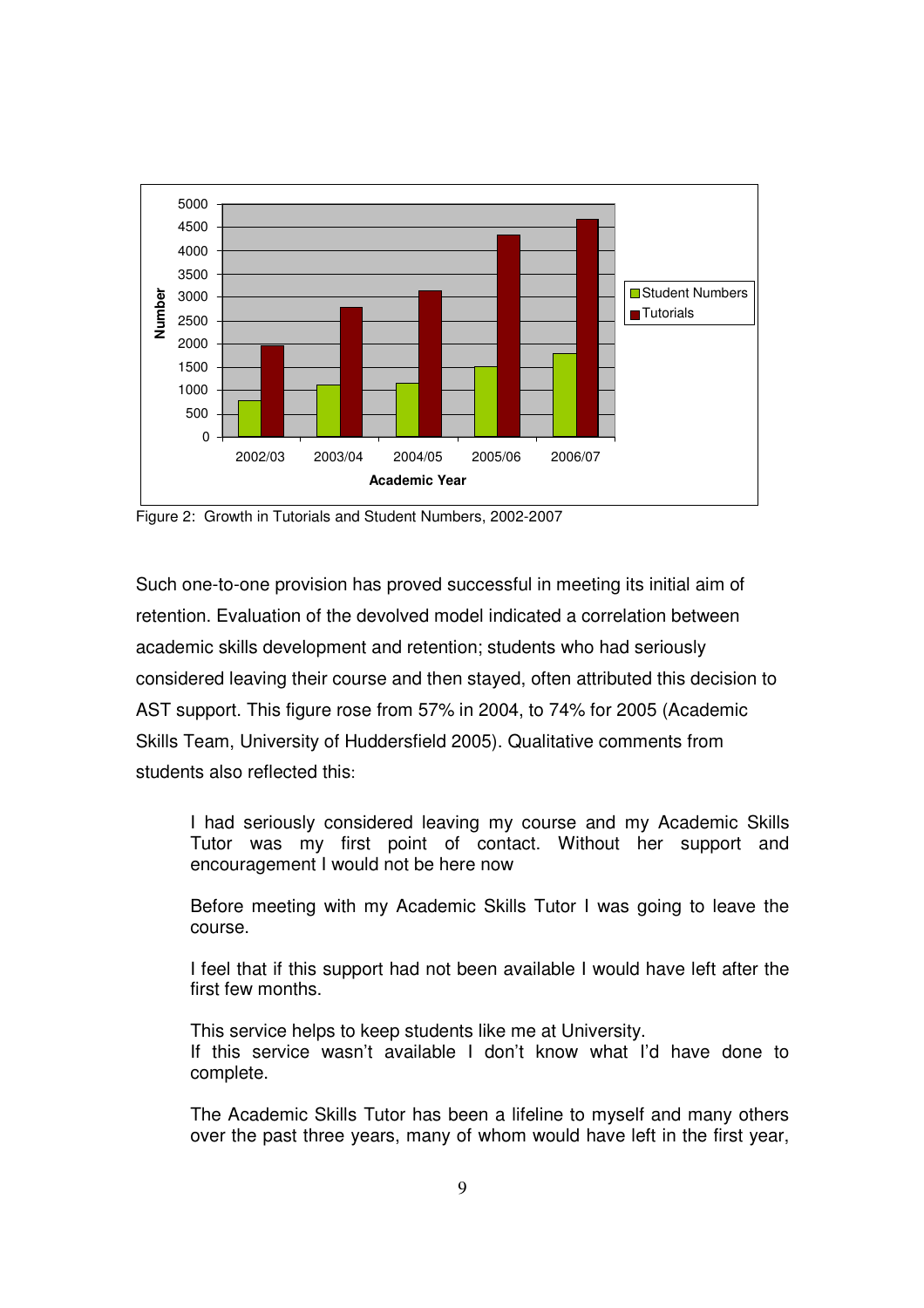myself included. (Academic Skills Tutors, University of Huddersfield, 2005)

This contribution to retention and transition was also supported by the QAA in the University's institutional audit:

The University's internal evaluation of the AST system concluded that the service was highly valued and a major contributor to retaining students at the University; the audit team had no reason to dissent from this finding…it has the capacity to improve the confidence of some first-year students who might otherwise not thrive. Overall, it seemed to the team that the University's development of its AST scheme represented a feature of good practice.

Quality Assurance Agency for Higher Education (2004, p.24)

However, in addition to retention the impact on achievement was also noticeable with 79% of students saying that the Academic Skills Tutors had made a 'significant contribution' to improvement in their coursework (Academic Skills Team, University of Huddersfield, 2005). Again, this quantitative result was supported by comments from students:

the academic skills tutor personalised advice to my specific needs and was able to explain things on a level I was able to understand…I have attained firsts in two modules this year thanks to your help.

My grades have started to improve and I will be going for advice in my second year. This gives me the confidence to carry on in my university life.

[The AST] has helped me achieve grades A and B through the first year as it is scary moving from A level to university level education.

He has been very helpful, as I was upset about my first essay. He helped me understand where I had gone wrong. My second essay came back with a high grade due to the help I had received. (Academic Skills Tutors, University of Huddersfield, 2005

However successful this has been, the percentage of students seen makes it apparent that this strategy needs to be made more inclusive; increasing tutor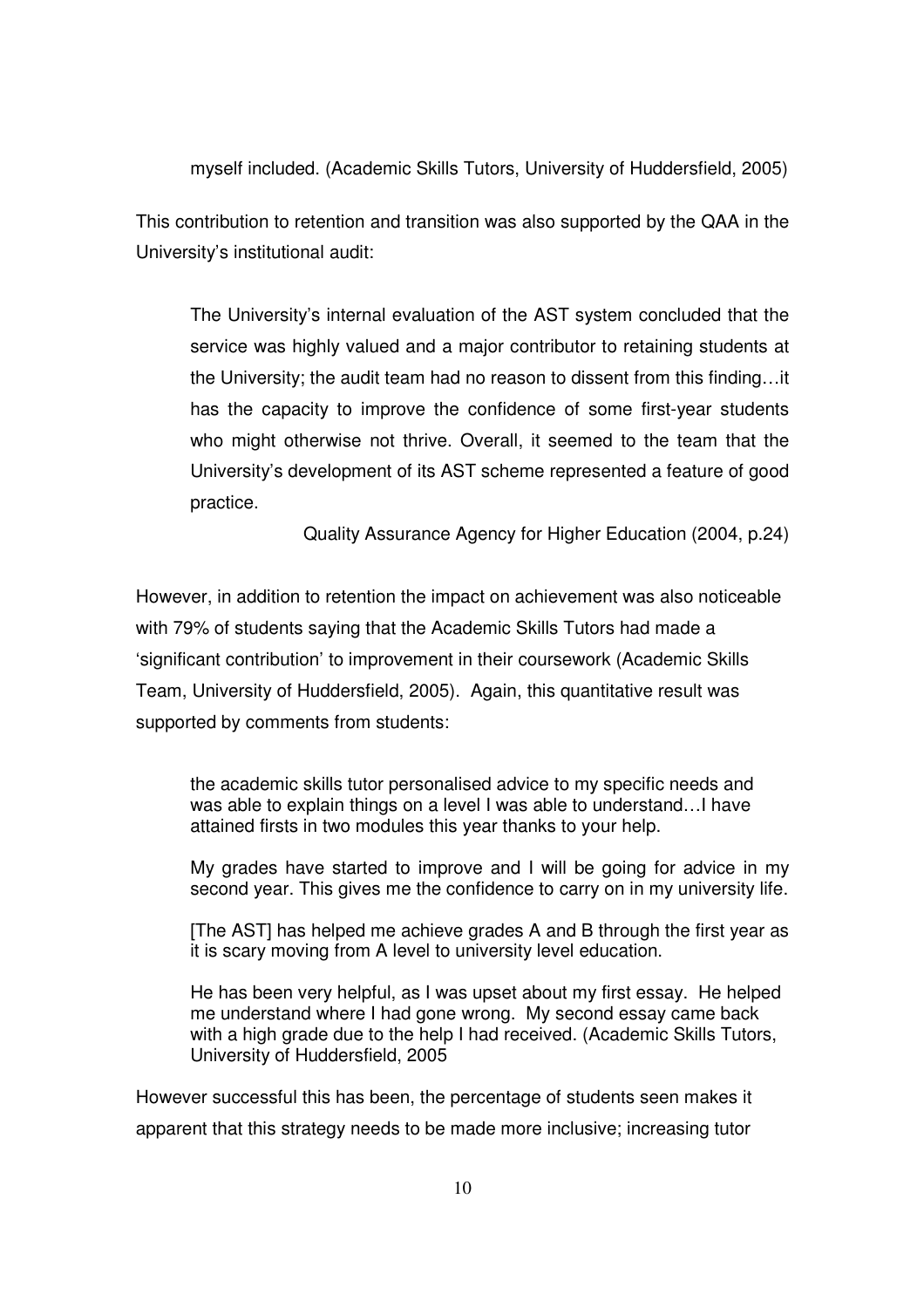numbers to meet individual tutorial demand is not sustainable in terms of cost efficiency and meeting diverse student need. Moreover, individual tuition will not suit every style of learning; some students may respond to this informal, personal approach specifically tailored to their own needs whilst other students may seek more independent learning. For instance, evaluation in the School of Music, Humanities and Media in 2004/5 showed a pronounced gender imbalance where female students seeking advice outnumbered male students by five to one. This was addressed by using more in-class activities and focusing promotion on developmental success rather than support; figures for 2007/8 show a marked improvement. Multiple strategies are therefore essential in ensuring that learning development becomes an integral part of all student experience.

### **Diversity, Inclusion and Multiple Strategies**

The provision at Huddersfield has expanded beyond individual tutorials and 'stand alone' workshops in response to this need. To cater for students who prefer a more formal environment where they can engage in practical exercises, group work and discussion, ASTs developed a range of strategies, including longer induction sessions, English for Academic Purposes (EAP) courses, workshops tailored and integrated into modules (involving close liaison with course tutors) and module or co-module leadership, including assessment. One useful addition has been a social book-marking site (http://www.del.icio.us.com) which allows all students access to a range of material; this is selected by ASTs from various websites and grouped under appropriate headings with evaluative comments and, where possible, tailored to the subject discipline. Originally used as a stand-alone resource, this is now being more frequently integrated into student tutorials and taught sessions.

Group sessions foster a developmental ethos, being timely, relevant, linked to the subject curriculum and devolved into each School. In attending such sessions, students also become aware of the AST's physical location and developmental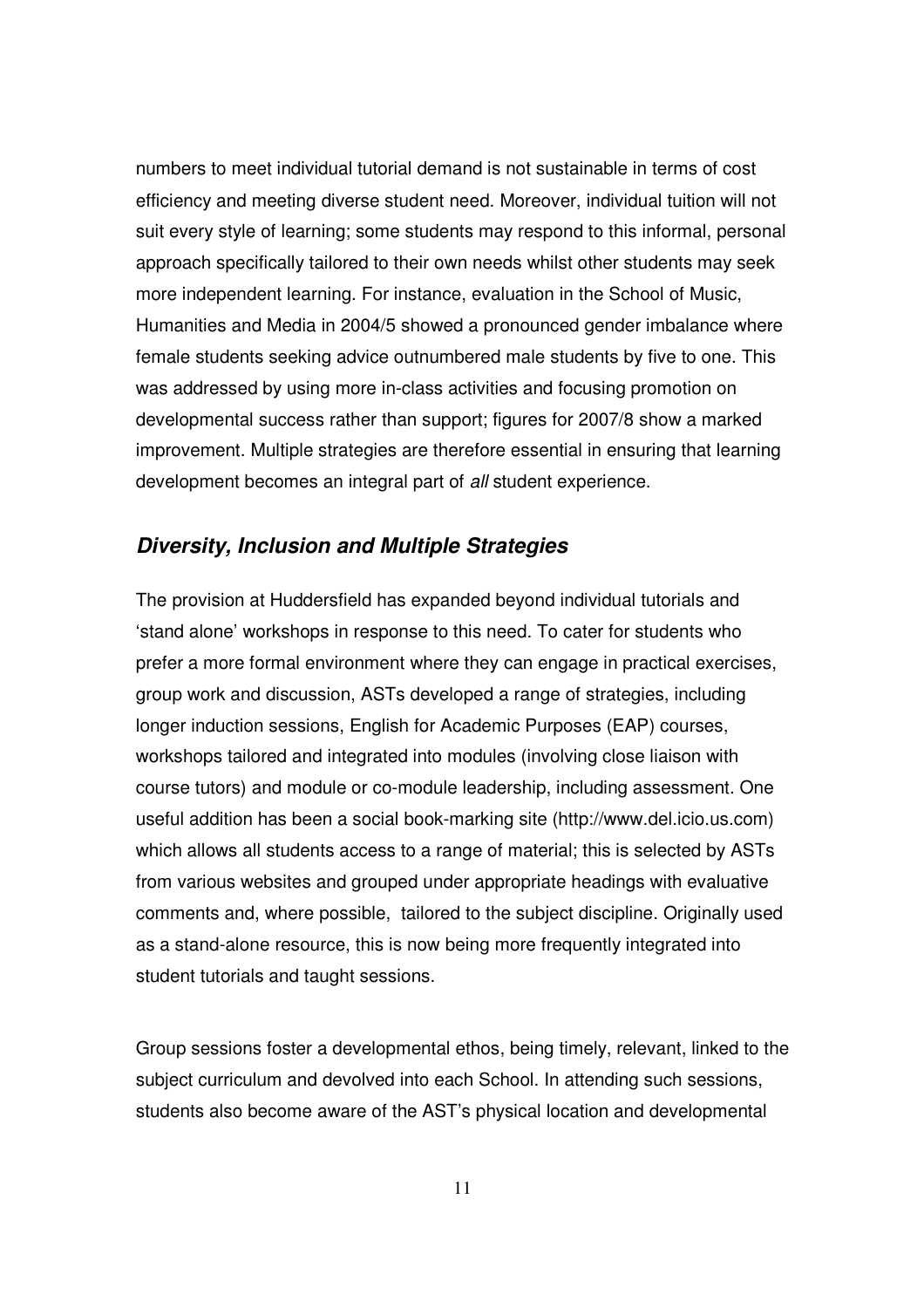role within the School. This challenges any traditional perceptions of deficit and encourages students to take advantage of the provision to realise their potential. This is also reflected in how students first make contact with their AST. Although course tutors may refer a student who they feel would benefit from additional academic support, a large proportion of students now self-refer, often as a result of AST group sessions, a recommendation to a course cohort by tutors, or student word of mouth (ASTs often see a particular student, followed by a succession of their peers). Although this move from working solely with individuals to incorporate group sessions has been successful, it was recognised that there was still potential to integrate the provision more fully and this has led to further initiatives.

### **Embedding and Curriculum Development**

The question has progressed to how the nature of the devolved provision can be adapted and further improved rather than whether it should exist at all. Current dialogue involves discussion of how academic skills can be further embedded within the curriculum (Hill and Mullen, 2007; Byrne and Tinker, 2007). This is working towards the 'build-up' model advocated by Dowling and Ryan (2007, p.18), which 'emphasises the importance of developing learners' academic skills on a progressive, staged basis throughout their programme of study.' The provision has now changed from being purely focused on students to include engagement with subject discipline staff. These relationships with staff have been developed over a number of years and, as Blythman and Orr (2006) observe, they can be complex and difficult. There are several schemes involving a WiD approach which aim to integrate writing development into subject learning either through staff development or module design (see Ganobscik-Williams, 2004, pp. 29-35**,** for an overview and details of initiatives which have been funded). The closer disciplinary links established by having ASTs within Schools would appear to be an advantage; even within a devolved model, however, there are challenges in working with the different perceptions of academic skills provision.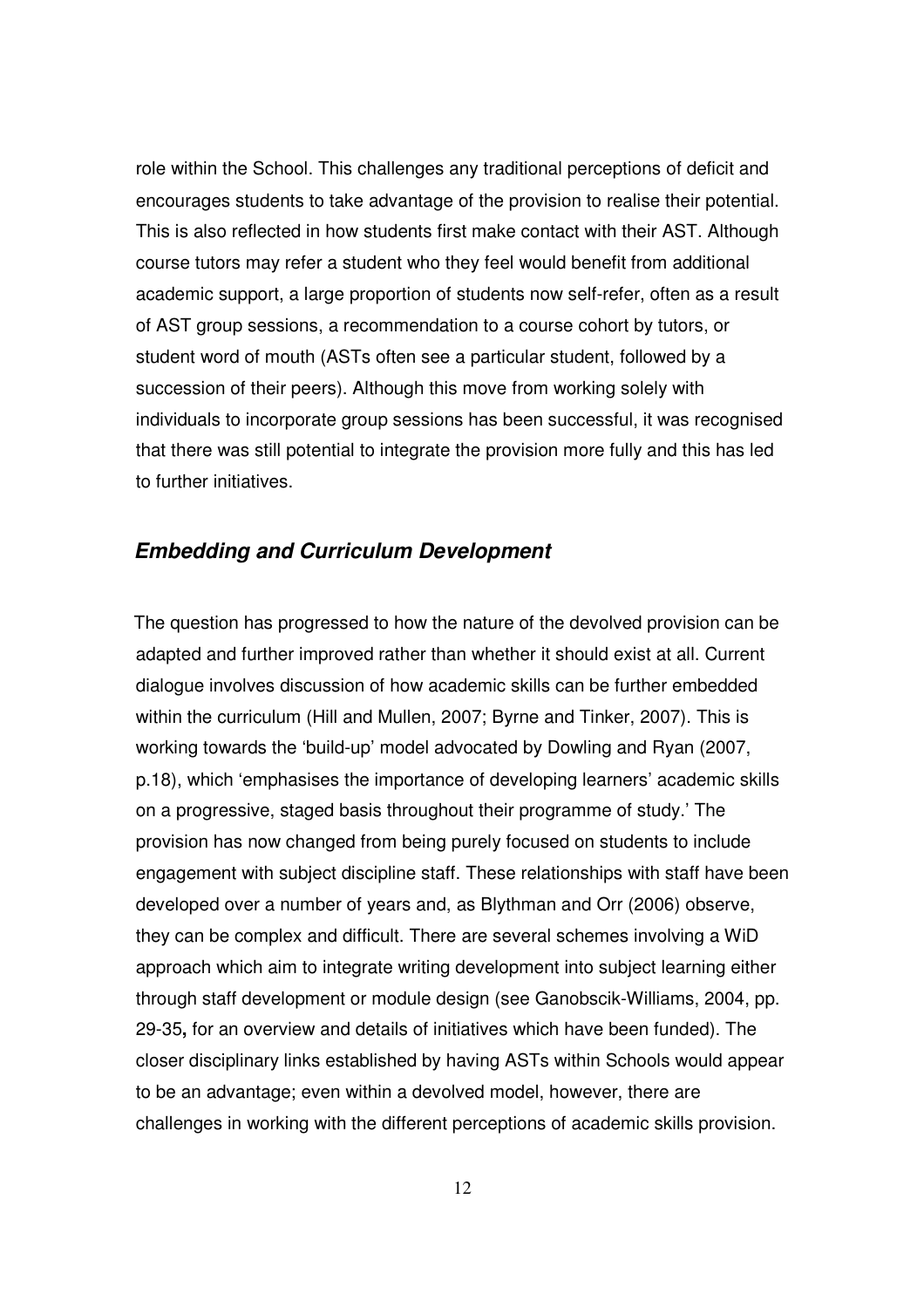Staff development on related issues has become a growing element in the work of ASTs. Conversations are becoming more frequent between ASTs and subject staff at the curriculum development stage, although this is still dependent on recognising timely opportunities and encouraging change with receptive staff.

There are currently various initiatives across the University which reflect this collaboration. ASTs in the Business School are co-operating with subject staff to take this concept beyond 'one-off' skills sessions to embed both academic skills and personal development planning into specific modules as part of curriculum development for accountancy undergraduates (English and Ireland, 2008). In the School of Art, Design and Architecture, a previously standalone, first year, study skills module has been successfully embedded into subject discipline modules at the most relevant points in year one with plans to take this forward into subsequent years two and three. Although embedded, the 'long-thin' module is assessed by way of a progressive reflective portfolio in which students articulate and evidence their learning development. They are thus encouraged to view their course programme and learning holistically, recognising links beyond a modular structure (Squires *et al.*, 2009). This has proved to be a transformative learning experience for many students:

 understand what you have actually learnt…helped me see that I have been learning and not noticed [it].

 changed how I will record my learning in the future …additionally my formal writing technique has improved.

 I now understand how I have developed …and shows my achievements…thoughtful and gives direction.

I've found that reflecting on your work allows you to see how and what you can improve and where your strengths lie. I also find it a form of self encouragement and it shows how you are gradually growing. (Academic Skills Tutors, University of Huddersfield, 2005

A further example of progress is the request for the ASTs in the School of Music, Media and Humanities to contribute to a Learning and Teaching Committee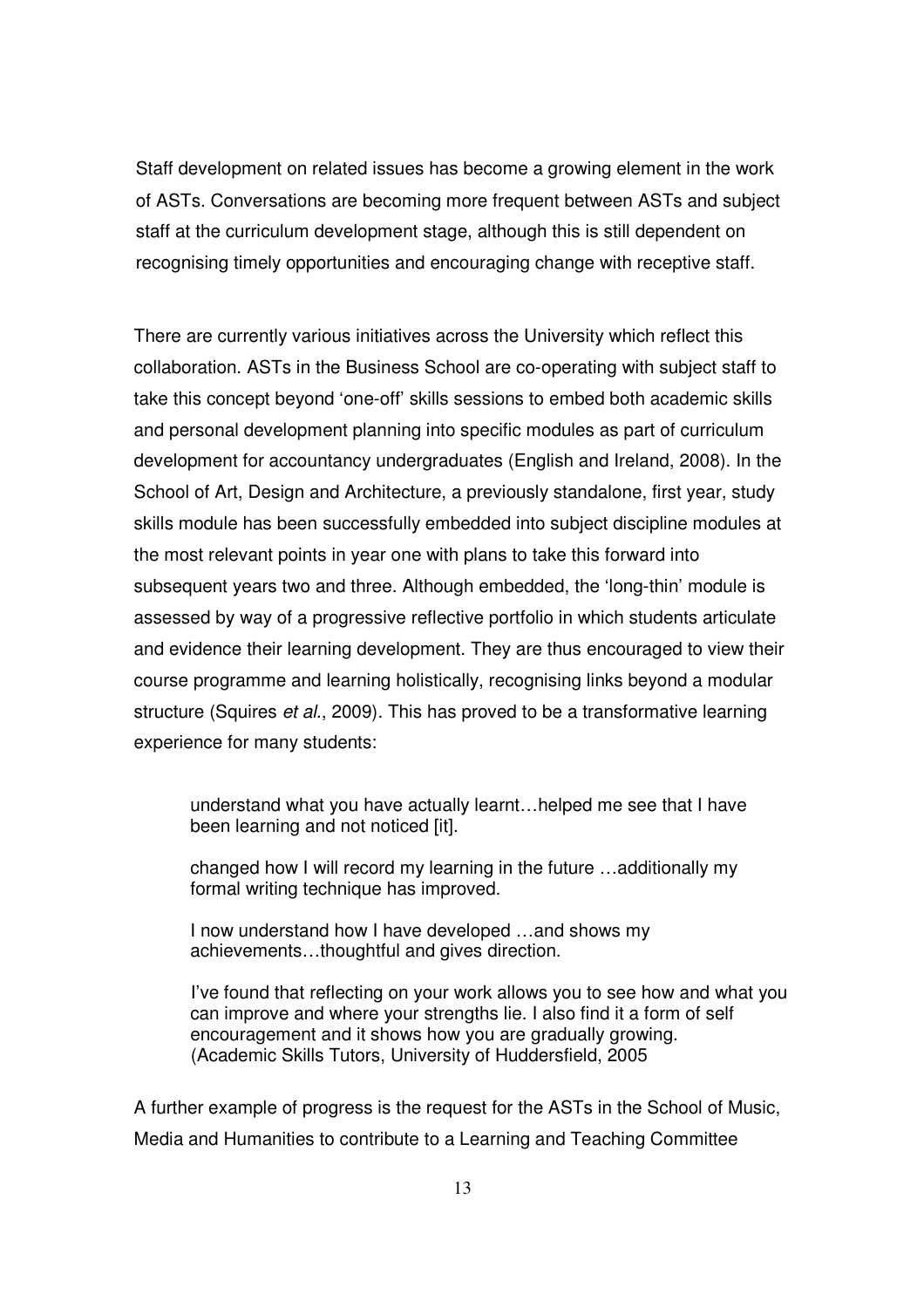Working Group to discuss specific ways in which learning development can be embedded in first year curricula; two first year modules have been identified as pilots where the ASTs can work with the module leaders as the curriculum is adapted. These ad hoc initiatives are currently being discussed amongst ASTs with a view to how School-based conversations can be converted into universitywide strategies. Huddersfield is not alone in seeking to establish consistency and parity of student experience across the University.

One example is the University of Brighton, who had a longstanding ethos of 'embedded support' based around a mixture of carefully designed first year curricula, with staged assignments to help diagnose problems and develop academic skills, personal tutoring and in some courses, discrete 'study skills' modules, supplemented by some central provision (Ridley, 2009). Although this approach had 'gained the University consistently high ratings in external reviews', Brighton decided to survey its provision in response to perceived concerns about increasing demands on staff time and the need to maintain 'curriculum content and rigour' (Ridley, 2009). This review revealed a great deal of effective study support but marked variations in the student experience across the university, with little cross-referencing between central and local support. One of the key recommendations (since implemented) was for improved coordination and sharing of information and materials across the University.

In a bid to foster the desired coordination, ASTs at Huddersfield, although devolved into the Schools, work closely as a team and meet on a regular basis to discuss areas of common interest and issues relevant to their work with students. However, recent meetings have highlighted the ambition to translate localised embedding initiatives within schools to a more formal, university-wide provision. The aim is to create sustainable and more systematic embedding of skills at the curriculum development stage without losing discipline-specific focus. As Gibbs suggests:

14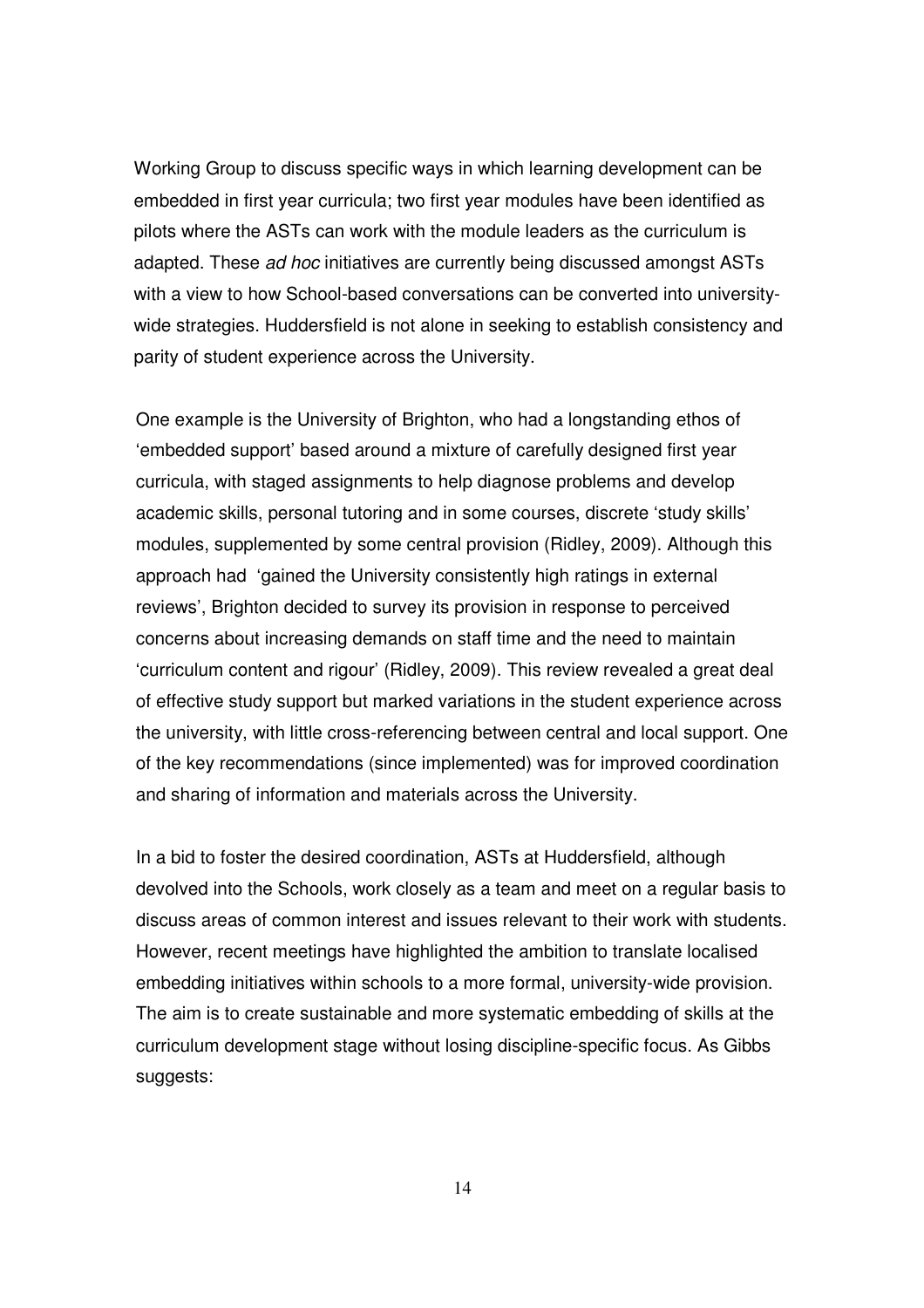efforts will have to change from working with individual students to working with teachers, courses, degree programmes and the whole institution, in ways that are aligned with other institutional efforts, as part of a broad strategy, and that these efforts will need to be well conceptualised and backed up with convincing empirical evidence of impact. Gibbs (2009:9)

Huddersfield appears well-placed to be at the forefront of these changes, and it is recognised that an expanded collection of relevant data could be a way of realising this 'empirical evidence', which would contribute to university-wide strategies.

### **Conclusion**

The 'widening participation' agenda promoted the view of study support as necessary remedial intervention for 'non-traditional' students who lacked the skills to succeed in higher education. Within this climate, the University of Huddersfield's initial response was to focus on students deemed 'at risk', with an underlying motivation to address retention. However, in contrast with the more usual central provision, a 'devolved model' where tutors worked within Schools was established, giving the advantages of closer links with subject staff and students, and an awareness of specific curriculum and assessment demands. The provision expanded organically through a three-phase journey. An initial concentration on student-centred, individual tutorials was extended to incorporate multiple strategies and work with larger groups. This second phase moved towards a more inclusive and sustainable approach to address diverse student need and to promote achievement and academic development for all. The third phase has recognised the need for integration, and more progressive rather than one-off sessions. Although one-to-one sessions are still a major component, as Gibbs (2009) predicts, there is now also a focus on staff development, curriculum design and embedding at point of need within the subject discipline. In line with Ganobcsik-Williams' call for 'a whole institution approach' (2004), our challenge now is to employ best practice from across the University with a focus on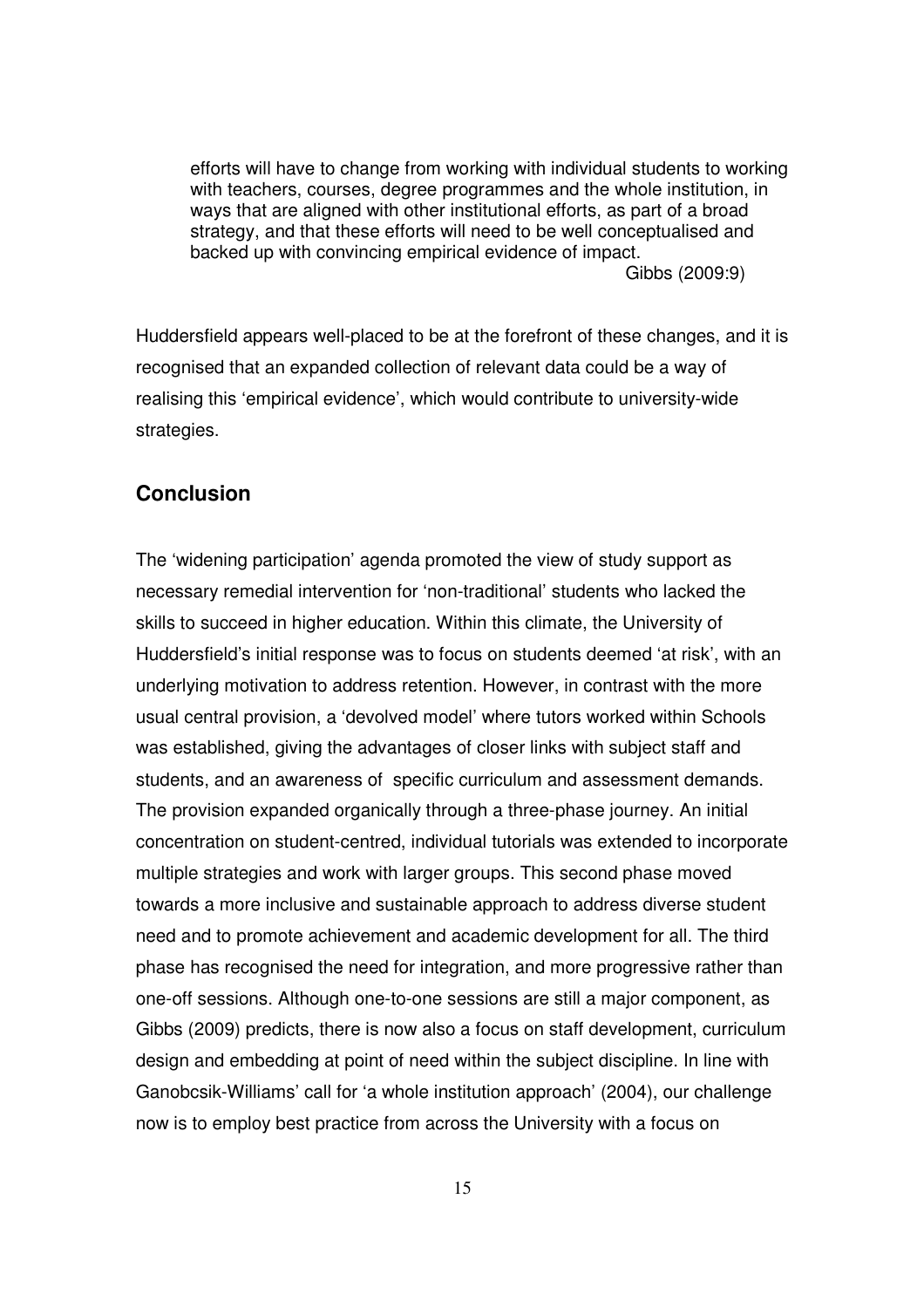teaching processes, staff development and recording documentary evidence. Small scale initiatives can then be expanded to achieve more coordination, thus fully realising parity of student experience.

### **References**

Academic Skills Team, University of Huddersfield (2005) TQEF project: the establishment of a distributed academic skills unit for the university. Unpublished report, University of Huddersfield.

Association for Learning Development in Higher Education (2008) Working documents: LDHEN, January 2008. Available at: http://www.aldinhe.ac.uk/docs.htm (Accessed: 14 April 2008).

Blythman, M., Mullin, J., Milton, J. and Orr, S. (2003) 'Implementation Issues for Study Support', in Byork, L. A. (ed.) Teaching Academic Writing in European Higher Education Secausus, NJ, USA: Kluwer Academic Publishers, pp.195-208.

Blythman, M. and Orr, S. (2006) Mrs Mop Does Magic Zeitschrift Schreiben, 9, 1- 8 [Online] Available at: http://www.zeitschriftschreiben.eu/Beitraege/blythman\_orr\_MrsMop.pdf. (Accessed: 12 August 2009).

Byrne, G and Tinker, A.J. (2007) Localised 'One-Stop' Shops: a devolved, embedded model of academic skills provision. Crossing boundaries: academic support for the learner in HE, Middlesex University, Hendon, Middlesex, 30 June.

Crème, P. and Lea, M.R (1999) 'Student writing: challenging the myths', in Thompson, P. (ed.) Academic writing in higher education: perspectives, explorations and approaches. Proceedings of the  $5<sup>th</sup>$  Annual Writing Development in Higher Education Conference, University of Reading, 1<sup>st</sup>-2<sup>nd</sup> April 1998. Reading: Centre for Applied Language Studies, University of Reading**,**  pp.1-13.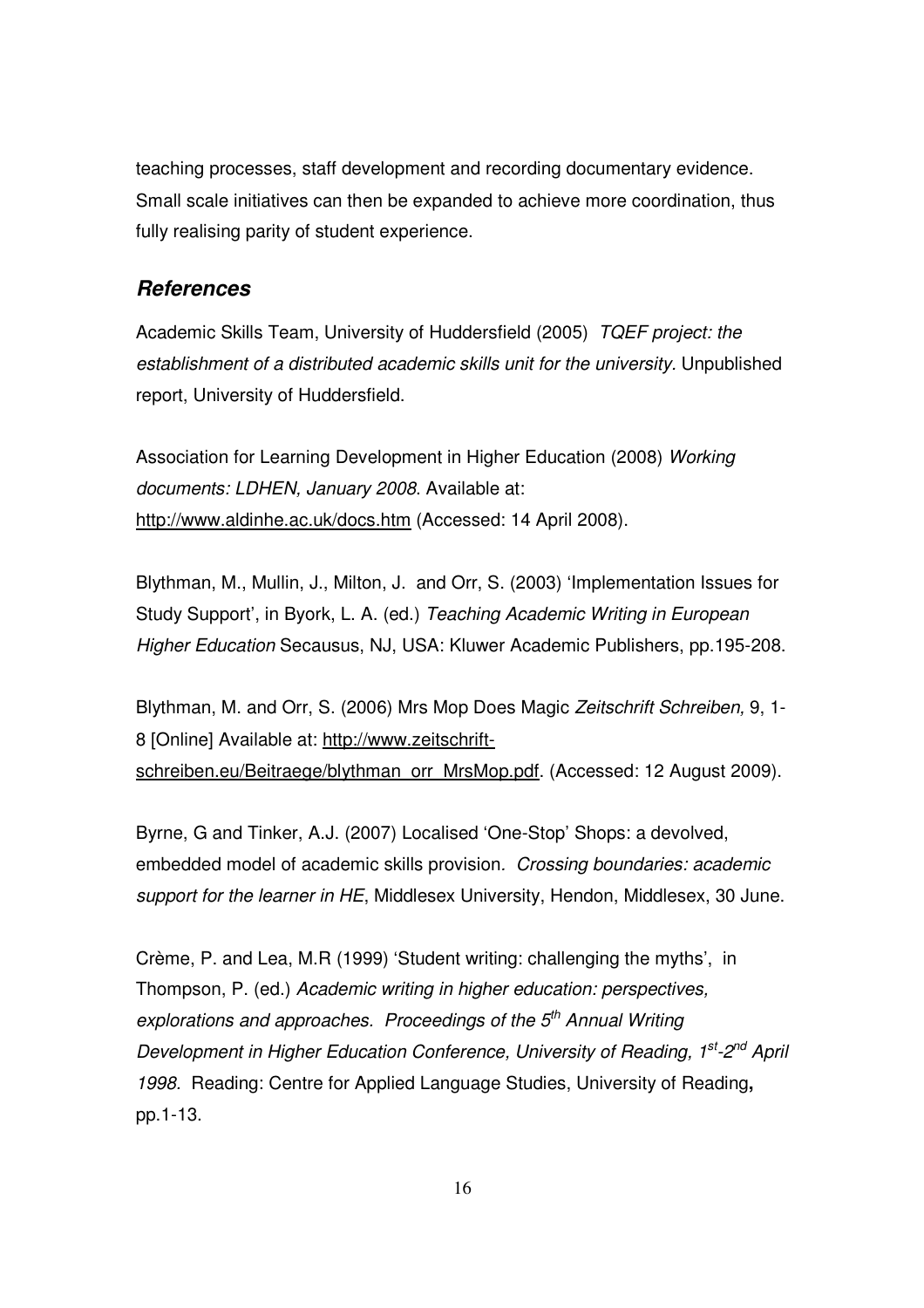Dowling, L. and Ryan, O. (2007) 'Academic skills development and the enhancement of the learning experience' All Ireland Society of Higher Education Conference: Teaching and learning in changing world of higher education, National University of Ireland, Maynooth,  $30<sup>th</sup>$ -31<sup>st</sup> August 2007. Available at: http://www.aishe.org/events/2006-2007/conf2007/proceedings/paper-32.pdf (Accessed: 12 August 2009).

English, J. and Ireland, C. (2008) 'Developing the tools of the trade: Reconciling vocational and academic demands'. 'Doing University': Student Transitions and Skills in Higher Education, University of Huddersfield, Huddersfield, 19 March.2008

Ganobcsik-Williams, L. (2004) A Report on the teaching of academic writing in UK higher education Available at: http://www.rlf.org.uk/FELLOWSHIPSCHEME/documents/TeachingWritingUKHE. pdf (Accessed: 10 August 2009).

Gibbs, G. (2009) 'Developing students as learners – varied phenomena, varied contexts and a developmental trajectory for the whole endeavour', Journal of Learning Development in Higher Education,1, February [Online]. Available at : http://www.aldinhe.ac.uk/ojs/index.php?journal=jldhe&page=article&op=view&pat h%5B%5D=30&path%5B%5D=14 (Accessed: 17 August 2009).

Hill, P. and Mullen, J. (2007) 'The study skills conundrum: writing skills - an integrated approach' 4th Association for Learning Development in Higher Education Conference (ALDinHE), Bournemouth University, Bournemouth, 12 April.

LDHEN jiscmail discussion (2007a) 'Location of study skills/learning support', LDHEN Jiscmail discussion list,  $16<sup>th</sup>$  to  $21<sup>st</sup>$  February. Available at: https://www.jiscmail.ac.uk/cgi-bin/webadmin?A1=ind0702&L=LDHEN (Accessed: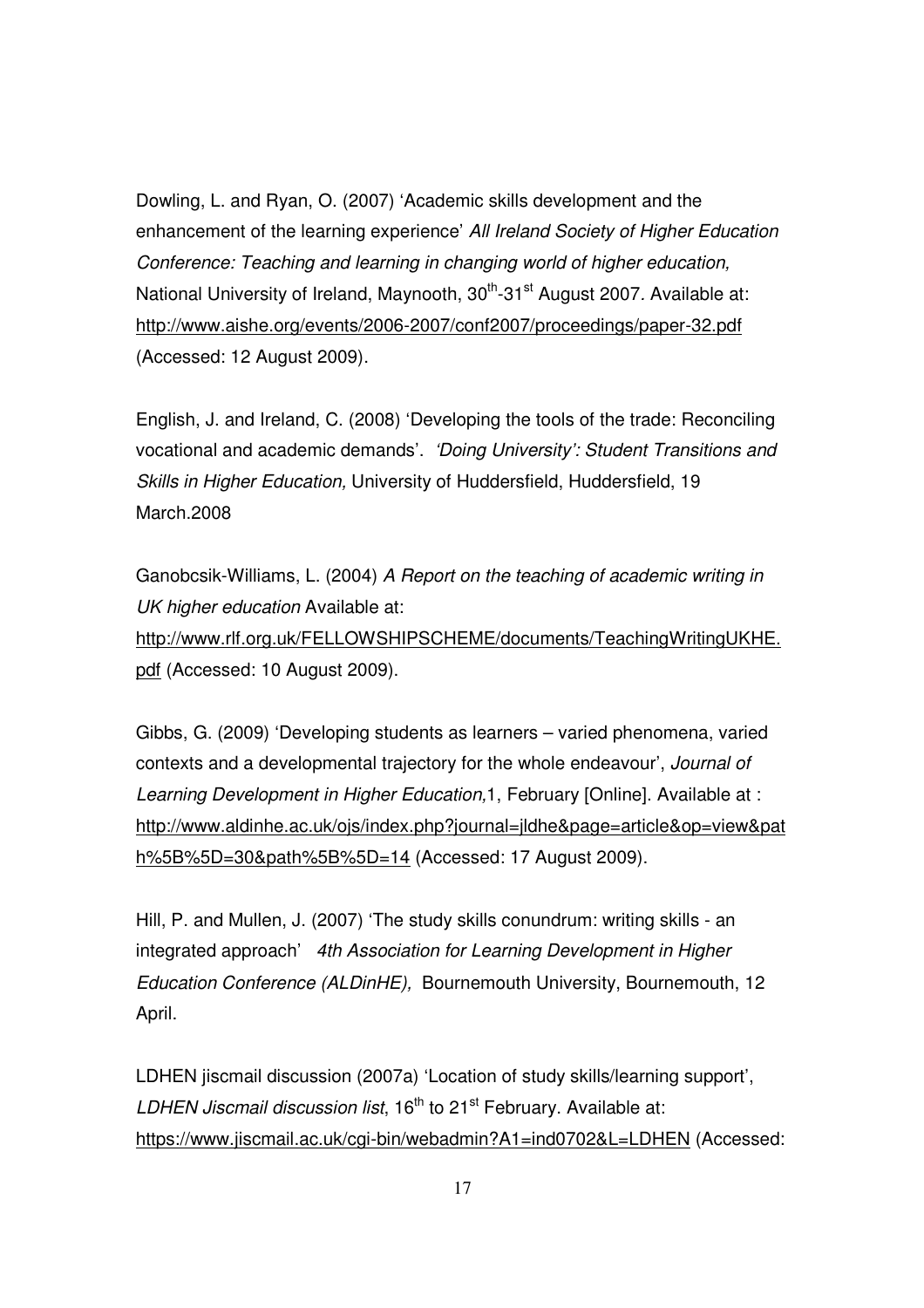#### 21 February 2007)

LDHEN jiscmail discussion (2007b). 'Service names', LDHEN Jiscmail discussion list,  $3^{rd}$  to  $4^{th}$  May. Available at: https://www.jiscmail.ac.uk/cgibin/webadmin?A1=ind0705&L=LDHEN (Accessed: 4 May 2007).

Lea, M. R. and. Street, B. V. (1998) 'Student writing in higher education: an academic literacies approach'. Studies in Higher Education 23 (2), pp. 157-172.

Oriel College, University of Oxford (2009). LearnSmart: getting the most out of Oxford: Available at: http://www.oriel.ox.ac.uk/content/294 (Accessed: 14 April 2009).

Quality Assurance Agency for Higher Education (2004) University of Huddersfield, institutional audit, December 2004. Available at: http://www.qaa.ac.uk/reviews/reports/institutional/Huddersfield04/Huddersfield04. pdf (Accessed: 10 August 2009).

Whittaker, R. (2008) Quality enhancement themes: the first year experience – transition to and during the first year. Available at: http://www.enhancementthemes.ac.uk/documents/firstyear/Transition%20- %20Final.pdf Mansfield: The Quality Assurance Agency for Higher Education (Accessed: 10 August 2009)

Radford, J, Raaheim, K. de Vries, P. and Williams, R. (1997) 'Quantity and quality in Higher Education' Higher Education policy series 40, London: Jessica Kingsley.

Ridley, P (2009) E-mail to Pat Hill, 7 August.

Russell, D (1999). Learning to write and writing to learn across the university: the US experience, in Graal, M. and Clark., R. (eds.) Proceedings of the  $6<sup>th</sup>$  writing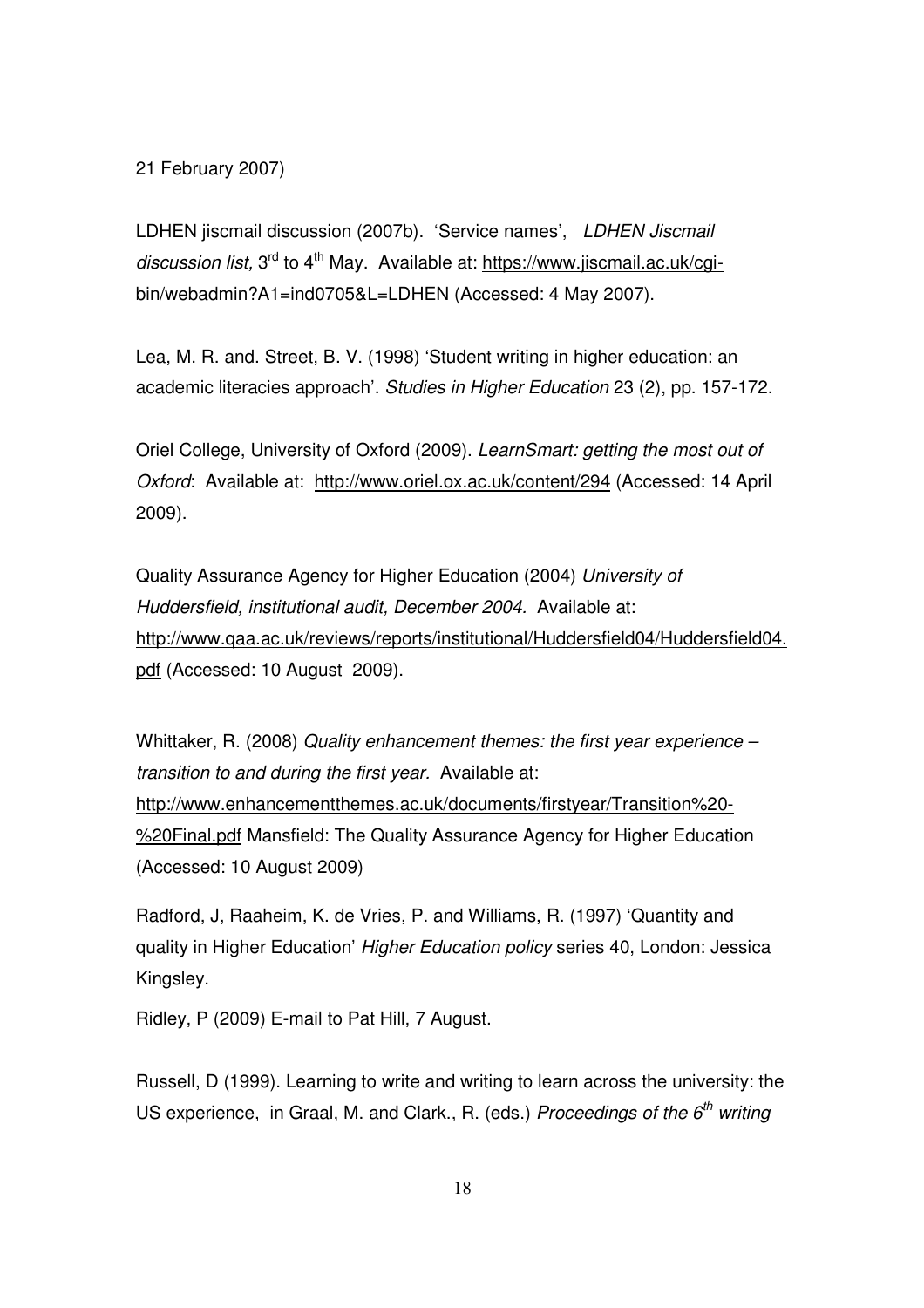development in higher education conference: partnerships across the curriculum,  $20^{th}$ -21<sup>st</sup> April 1999. Leicester: Teaching and Learning Unit. University of Leicester, pp. 1-13.

Squires, P., Tinker, A. J. and Redmore, N. (2009) 'Reflect, connect and plan: an integrated Learning Portfolio' Enhancing the first-year experience: theory, research and practice.  $4<sup>th</sup>$  annual European first year experience conference, University of Groningen, University Medical Center, Groningen, The Netherlands, 13 - 15 May Available at: http://www.efye.eu/presentations.html (Accessed: 18 August 2009).

Thompson, G .F.(2000) 'Towards a Relegitimation of Higher Education: Reinvigorating the Humanities and Social Sciences' In Brown, R.H. and Schubert, J.D (eds.) knowledge and power in Higher Education: a reader, New York: Teachers College Press, pp.150-164.

Turner, J. (2000)Academic literacy and the discourse of transparency , in Jones, C. (ed.) Students' writing in the university: cultural and epistemological issues, Philadelphia, PA, USA: John Benjamins Publishing Company, pp. 149- 160.

Wingate, U. (2006) Doing away with "study skills". Teaching in Higher Education, 11 (4) pp. 457-469.

Walker, M. (2006) Higher education pedagogies: a capabilities approach. Maidenhead: Open University Press.

Wall, A. (2006) 'Introduction', in Davies, S., Swinburne, D. and Williams, G. (eds.) Writing matters: the Royal Literary Fund report on student writing in higher education,. London: Royal Literary Fund, pp.xi-xv.